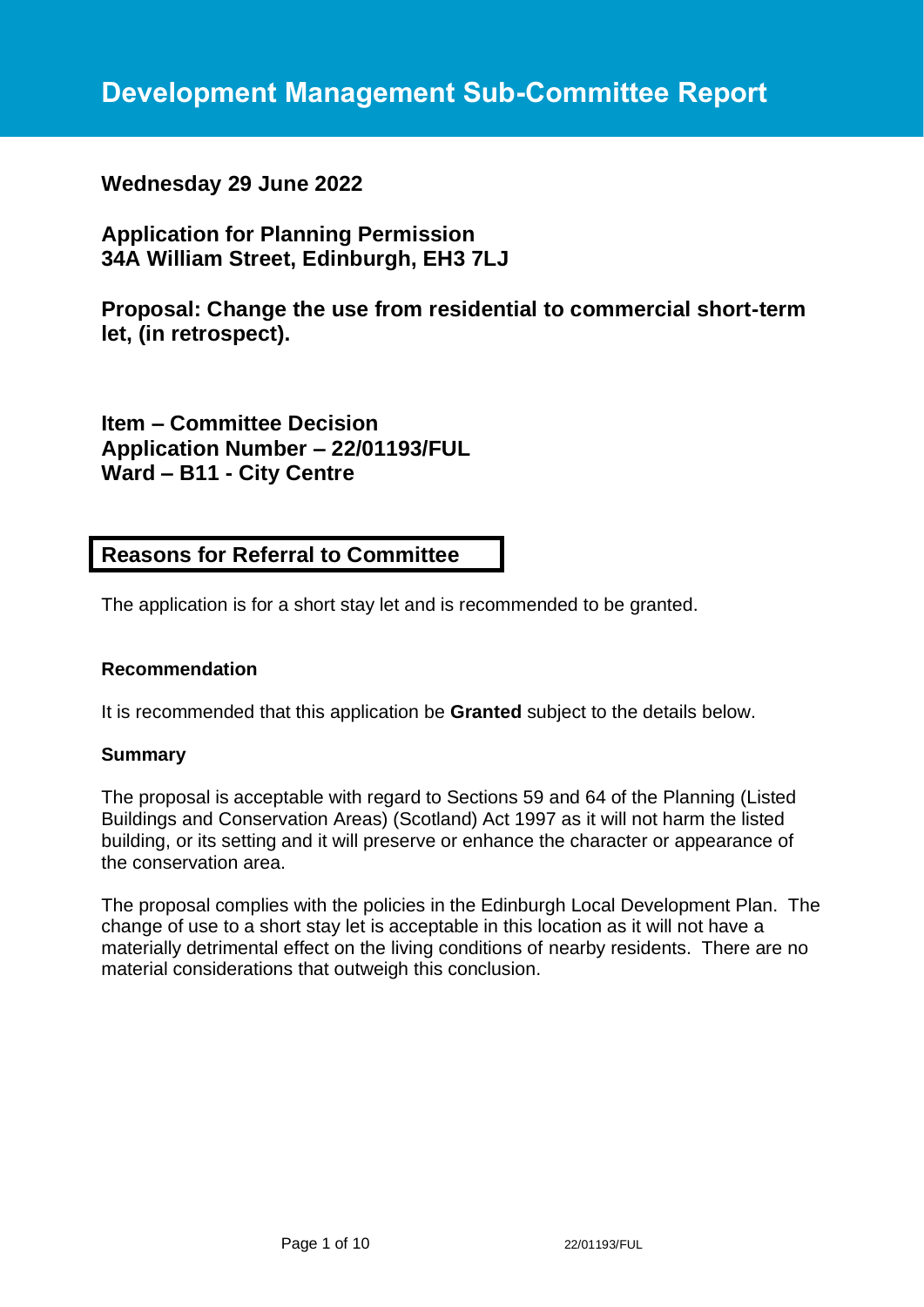# **SECTION A – Application Background**

## **Site Description**

The application site is a one-bedroom, basement floor flat and is located within William Street with steps down to its own main door access. The property forms part of an extensive three-storey and basement, plain classical commercial terrace with earlier 19th century shop premises ground floor. The property is part of a category B listed building (listing reference: LB29932, date of listing: 14/12/1970). The property sits below a delicatessen.

The premises was previously part of the Chinese restaurant that was on William Street and was classed as commercial space prior to being sold in January 2018 and converted into a flat for a short term let use. There is no planning record for the conversion of the property or for the current use as a short term let.

William Street is a mix use street with eatery and shop uses on the ground floor and residential uses on the upper floors.

The site is within the New Town Conservation Area.

## **Description of the Proposal**

The proposal is for retrospective planning permission for a change of use from residential to short term stay let (STL).

No external or internal physical alterations are proposed.

## **Supporting Information**

− Supporting statement

#### **Relevant Site History**

No relevant site history.

## **Other Relevant Site History**

None.

#### **Pre-Application process**

There is no pre-application process history.

## **Consultation Engagement**

No consultations undertaken.

## **Publicity and Public Engagement**

#### **Date of Neighbour Notification:** 4 April 2022 **Date of Renotification of Neighbour Notification:** Not Applicable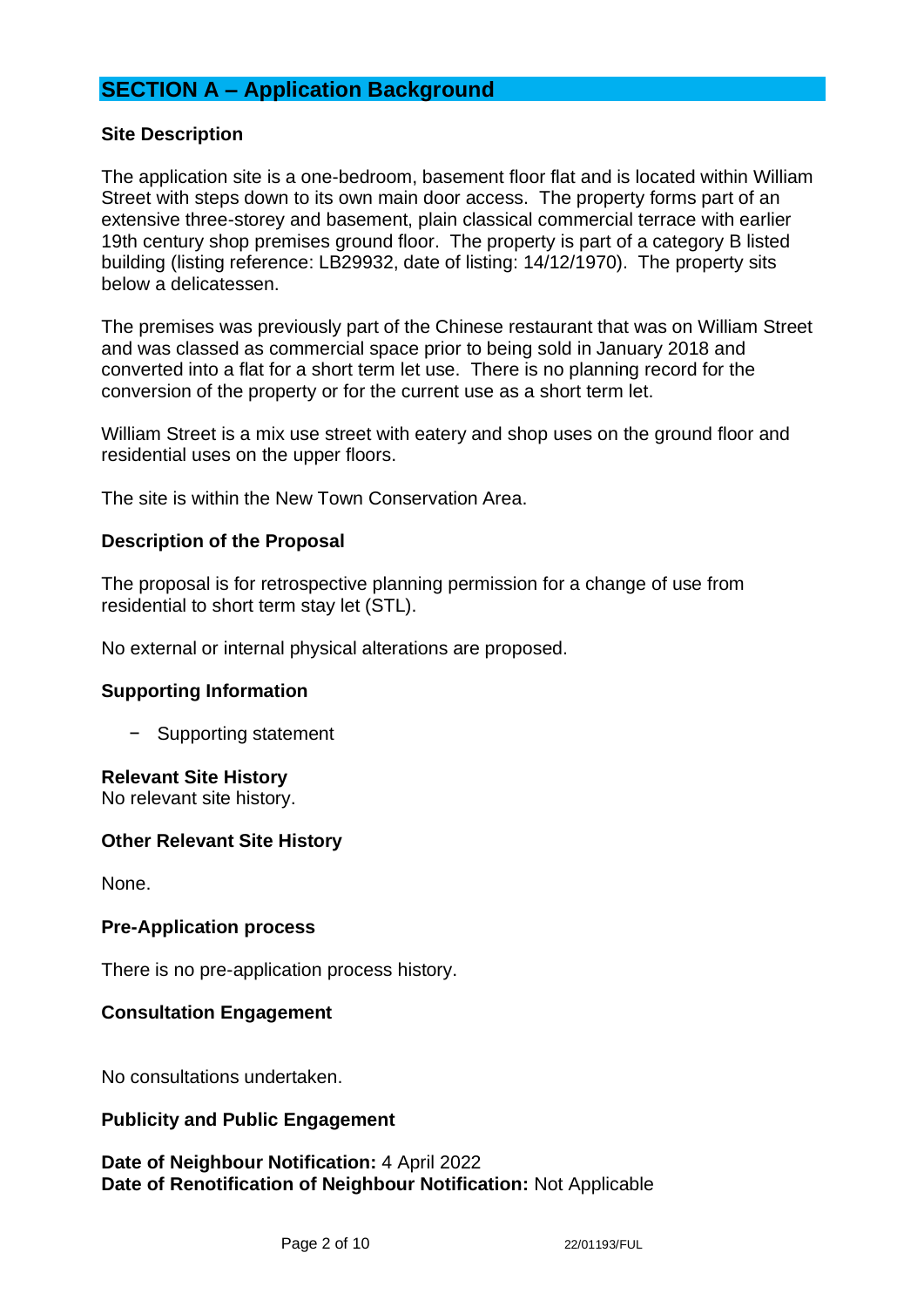## **Press Publication Date(s):** 8 April 2022; **Site Notices Date(s):** 5 April 2022; **Number of Contributors: 6**

## **Section B - Assessment**

## **Determining Issues**

Due to the proposals relating to a listed building(s) and being within a conservation area, this report will first consider the proposals in terms of Sections 59 and 64 of the Planning (Listed Buildings and Conservation Areas) (Scotland) Act 1997 (the "1997 Heritage Act"):

- a) Is there a strong presumption against granting planning permission due to the proposals:
	- (i) harming the listed building or its setting? or
	- (ii) conflicting with the objective of preserving or enhancing the character or appearance of the conservation area?
- b) If the strong presumption against granting planning permission is engaged, are there any significant public interest advantages of the development which can only be delivered at the scheme's proposed location that are sufficient to outweigh it?

This report will then consider the proposed development under Sections 25 and 37 of the Town and Country Planning (Scotland) Act 1997 (the 1997 Act):

If the proposal is in accordance with the development plan the determination should be to grant planning permission unless material considerations indicate otherwise?

If the proposal is not in accordance with the development plan the determination should be refuse planning permission unless material considerations indicate otherwise?

In the assessment of material considerations this report will consider:

- − the Scottish Planning Policy presumption in favour of sustainable development, which is a significant material consideration due to the development plan being over 5 years old;
- − equalities and human rights;
- − public representations and
- − any other identified material considerations.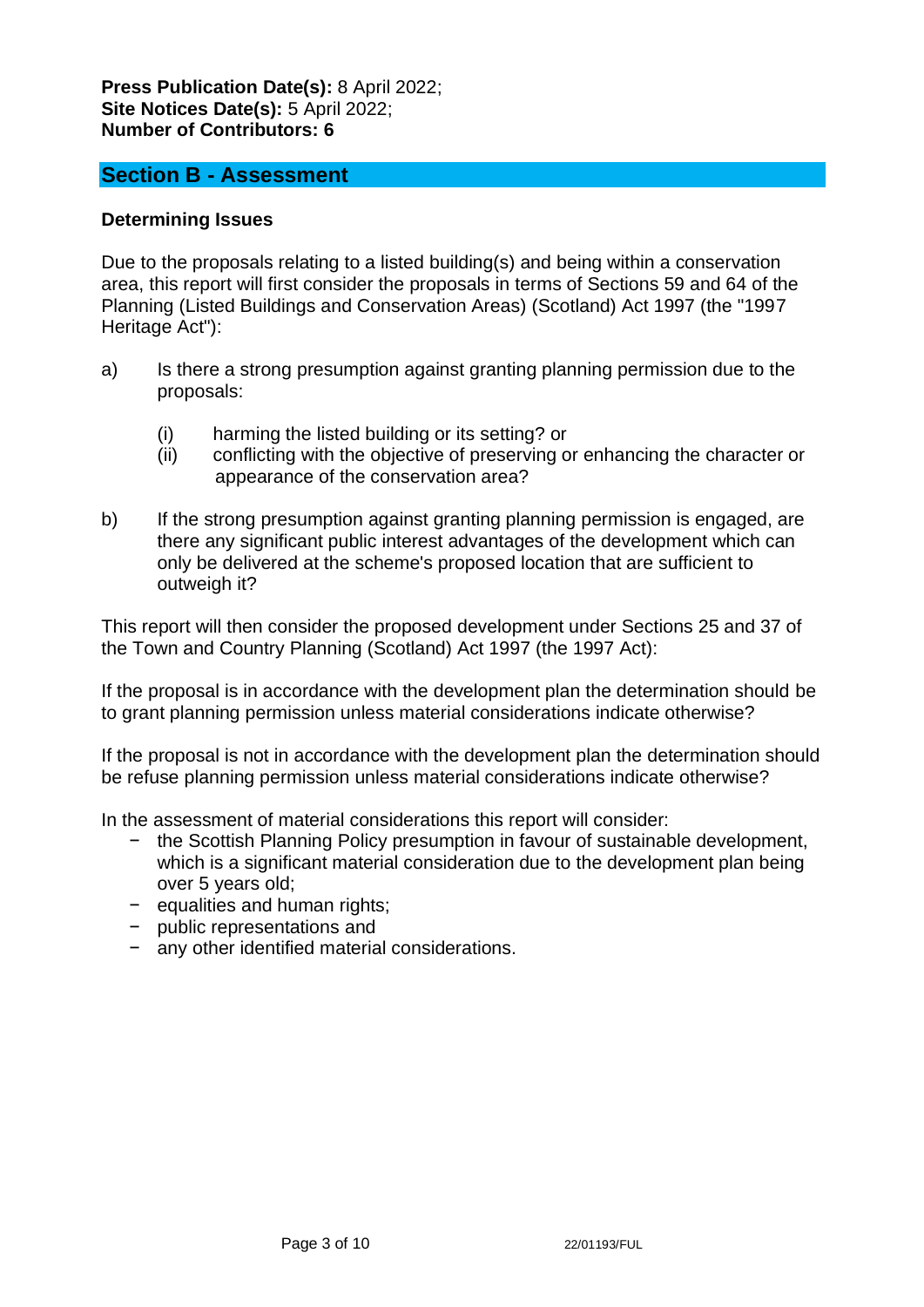## **Assessment**

To address these determining issues, it needs to be considered whether:

## **a) The proposals harm the listed building and its setting?**

The following HES guidance is relevant in the determination of this application:

- − Managing Change in the Historic Environment: Guidance on the principles of listed buildings
- − Managing Change in the Historic Environment: Setting

Managing Change in the Historic Environment: Interim Guidance on the principles of listed building consent sets out the principles for assessing the impact of a development on a listed building.

Managing Change in the Historic Environment: Setting sets out the principles that apply to developments affecting the setting of historic assets or places including listed buildings and conservation areas. It includes factors to be considered in assessing the impact of a change on the setting.

There are no external or internal alterations proposed. As such, the proposal will not have an adverse impact on or cause harm to the listed building. The setting of the listed building and the setting of neighbouring listed buildings will be unaffected by the proposal.

## **Conclusion in relation to the listed building**

There are no external or internal alterations proposed. The change of use will not have a material impact on the special interest of the listed building.

The proposal is acceptable with regard to Section 59 of the Planning (Listed Buildings and Conservation Areas) (Scotland) Act 1997.

## **b) The proposals harm the character or appearance of the conservation area?**

*The New Town Conservation Area represents a planned urban concept of European significance with an overriding character of Georgian formality. Stone built terrace houses and tenements, built to the highest standards, overlook communal private gardens: to the rear are lanes with mews buildings, many of which are now in housing use. The importance of the area lies in the formal plan layout of buildings, streets, mews and gardens and in the quality of the buildings themselves.*

*Streets of shops were included from the beginning of the New Town. Many of these shops have survived on the fringes of the central area, such as Stockbridge and William Street.*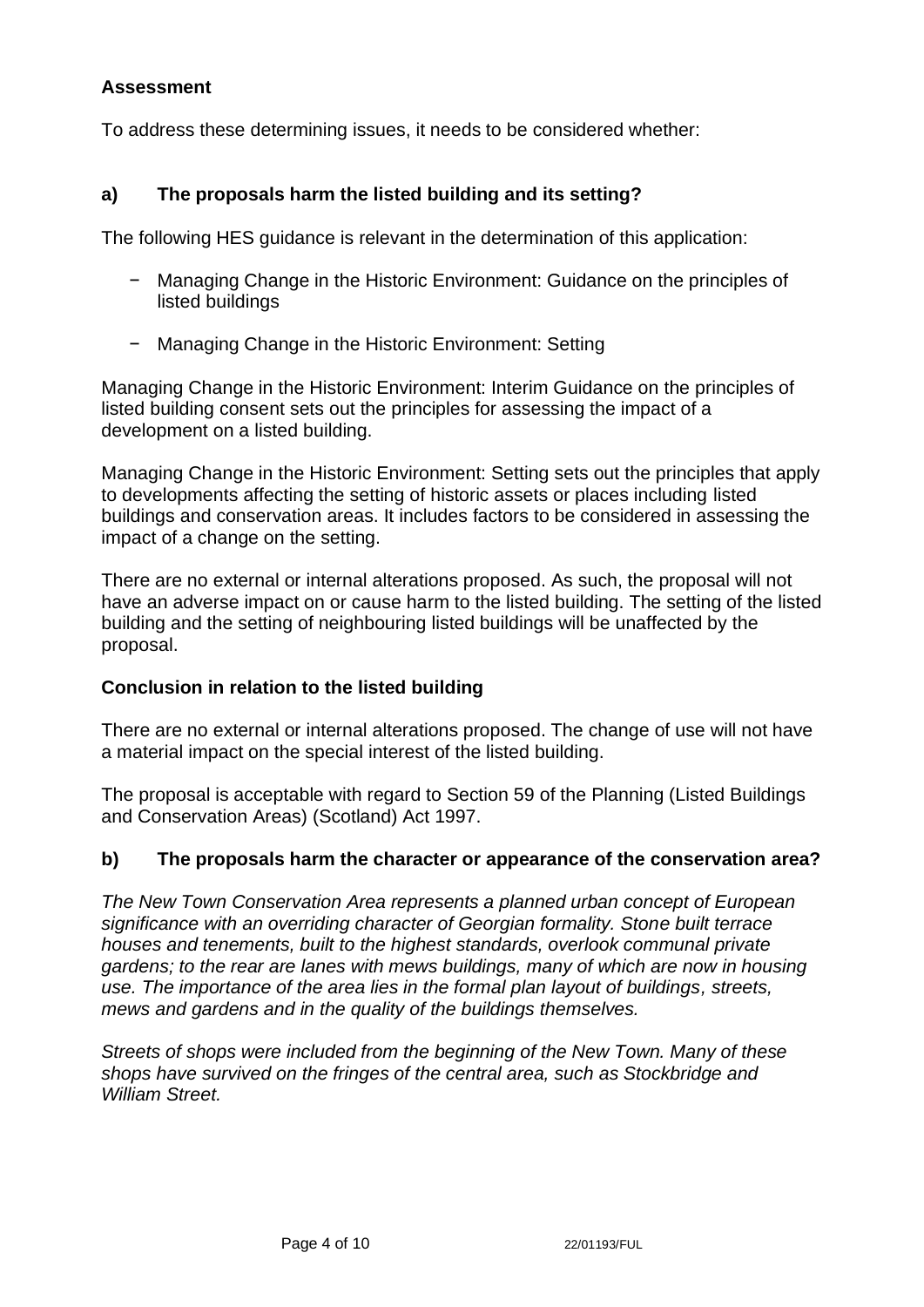## **Conclusion in relation to the conservation area**

There are no external alterations and the development preserves both the character and appearance of the conservation area. The change of use from a commercial premises to a short-term let will not have any material impact on the character of the conservation area. The change of use would preserve the appearance of the conservation area.

The proposal is acceptable with regard to Section 64 of the Planning (Listed Buildings and Conservation Areas) (Scotland) Act 1997.

## **c) The proposals comply with the development plan?**

The development plan comprises the Strategic and Local Development Plans. The relevant Edinburgh Local Development Plan 2016 (LDP) policies to be considered are:

- − LDP Environment policies Env 4 and Env 6
- − LDP Housing policies Hou 7

The non-statutory 'Listed Buildings and Conservation Area' guidance is a material consideration that is relevant when considering policies Env 4 and Env 6.

#### Principle

The main policy that is applicable to the assessment of short-stay lets (STL) lets is LDP policy Hou 7 (Inappropriate Uses in Residential Areas) which states that developments, including changes of use which would have a materially detrimental impact on the living conditions of nearby residents, will not be permitted. There are no policies relating specifically to the control of short stay commercial visitor accommodation (STL) in the current Local Development Plan (LDP).

The non-statutory Guidance for Businesses states that an assessment of a change of use of dwellings to STL will have regard to:

- − The character of the new use and of the wider area;
- − The size of the property;
- − The pattern of activity associated with the use including numbers of occupants, the period of use, issues of noise, disturbance and parking demand; and
- − The nature and character of any services provided.
- − The guidance states that a change of use in flatted properties will generally only be acceptable where there is a private access from the street, except in the case of HMOs.

In connection to short stay lets it states - "The Council will not normally grant planning permission in respect of flatted properties where the potential adverse impact on residential amenity is greatest".

There has been a number of appeal decisions which have helped to assess whether short stay visitor accommodation is acceptable or not. These appeals are material planning considerations. The main determining issues in these cases relate to the following: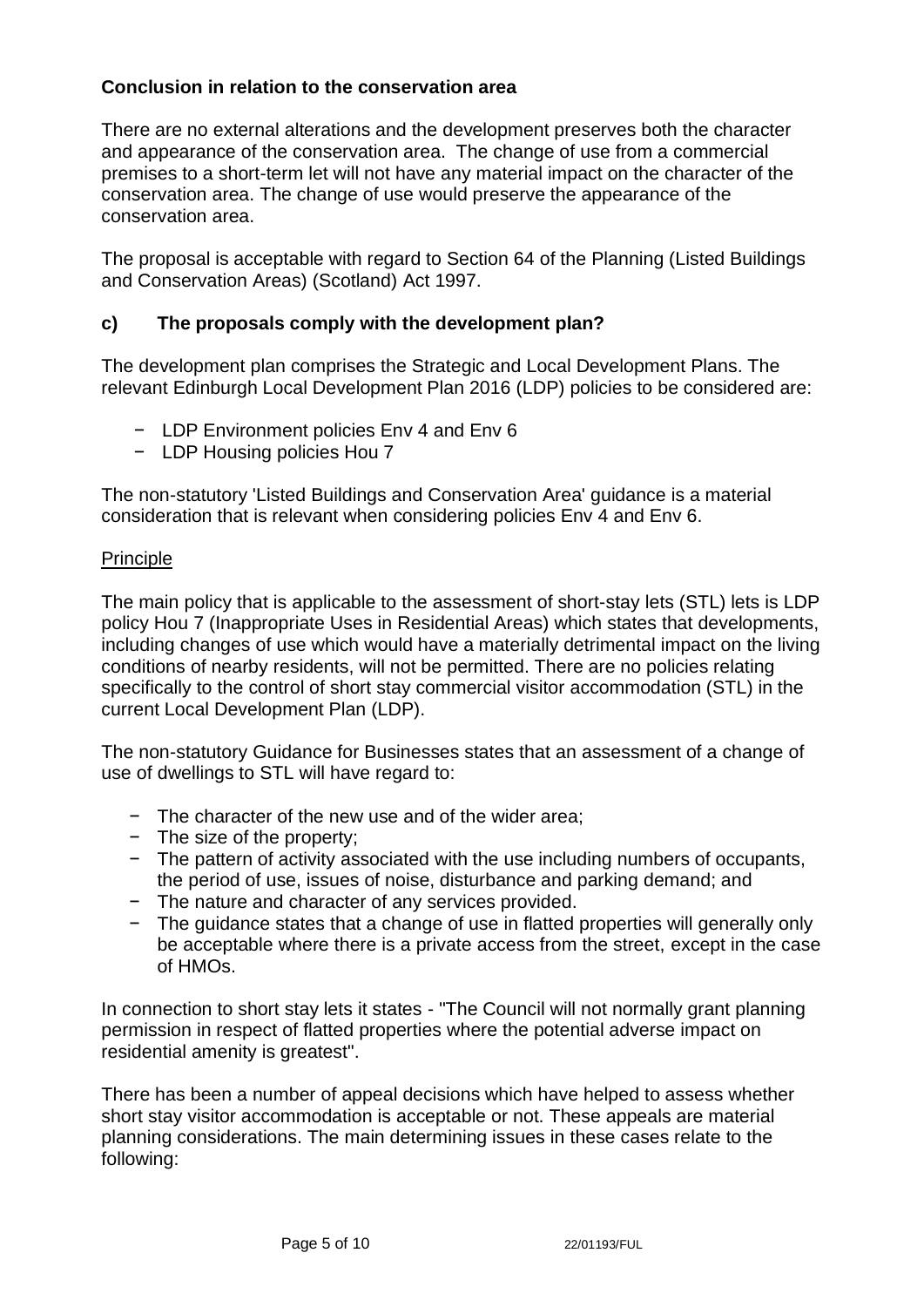- − The location of the property and, in particular, whether it is part of a common stair shared by residents. Typically, appeals are successful where the property has its own private access;
- − The frequency of movement and likely disturbance for neighbours, and whether this is likely to be more than a full-time tenant occupying the flat. Generally, the smaller the flat the less likelihood of disturbance to neighbours;
- − The impact on the character of the neighbourhood. Again, this often relates to the size of the property and whether anyone renting it for a few days is likely to shop or use local services any differently from a long-term tenant;
- − The nature of the locality and whether the property is located within an area of activity such as being on a busy road or near shops and other commercial services. As such, residents would be accustomed to some degree of ambient noise/ disturbance.

These appeals have also found that short stay visitor accommodation units can be acceptable in predominately residential areas.

Paragraph 220 of the LDP acknowledges that tourism is the biggest source of employment in Edinburgh, providing jobs for over 31,000 people. Whilst there is not a specific LDP policy relating to the jobs created through the required care, maintenance and upkeep of STL properties, the economic benefits are a material planning consideration.

The supporting statement states that the premises was part of a former Chinese restaurant before it was sold separately in January 2018. The premises has been used as a short-term let since. However, there is no record of planning permission for this and the use requires to be considered as a new proposal under current policies. It should also be noted that the premises does not have planning permission as a flat.

The proposed one-bedroom short stay use would enable two related or unrelated visitors to arrive and stay at the premises for a short period of time on a regular basis throughout the year in a manner dissimilar to that of permanent residents. There is also no guarantee that guests would not come and go frequently throughout the day and night and transient visitors may have less regard for neighbours' amenity than long standing residents.

The property has the benefit of a main door access down from basement steps. While the basement steps have the potential to generate noise from luggage wheels being dragged to-and-fro, the relatively small size of the premises means that the turnover of noise would not be so significant as to impact on residential amenity. With the exception of the small basement area to access the premises, the property has no private outdoor space.

Given the predominately commercial uses on the ground floor, daily occurrences of deliveries/vehicles, noise from cobbled road surface and proximation to nearby uses, existing residents would already be accustomed to a degree of ambience noise throughout the day and evening times. As the premises sits below an existing delicatessen and would largely be restricted to two guests staying at any one time, it is unlikely that its use as a short term let would have a materially detrimental impact on the living conditions of nearby residents in terms of noise.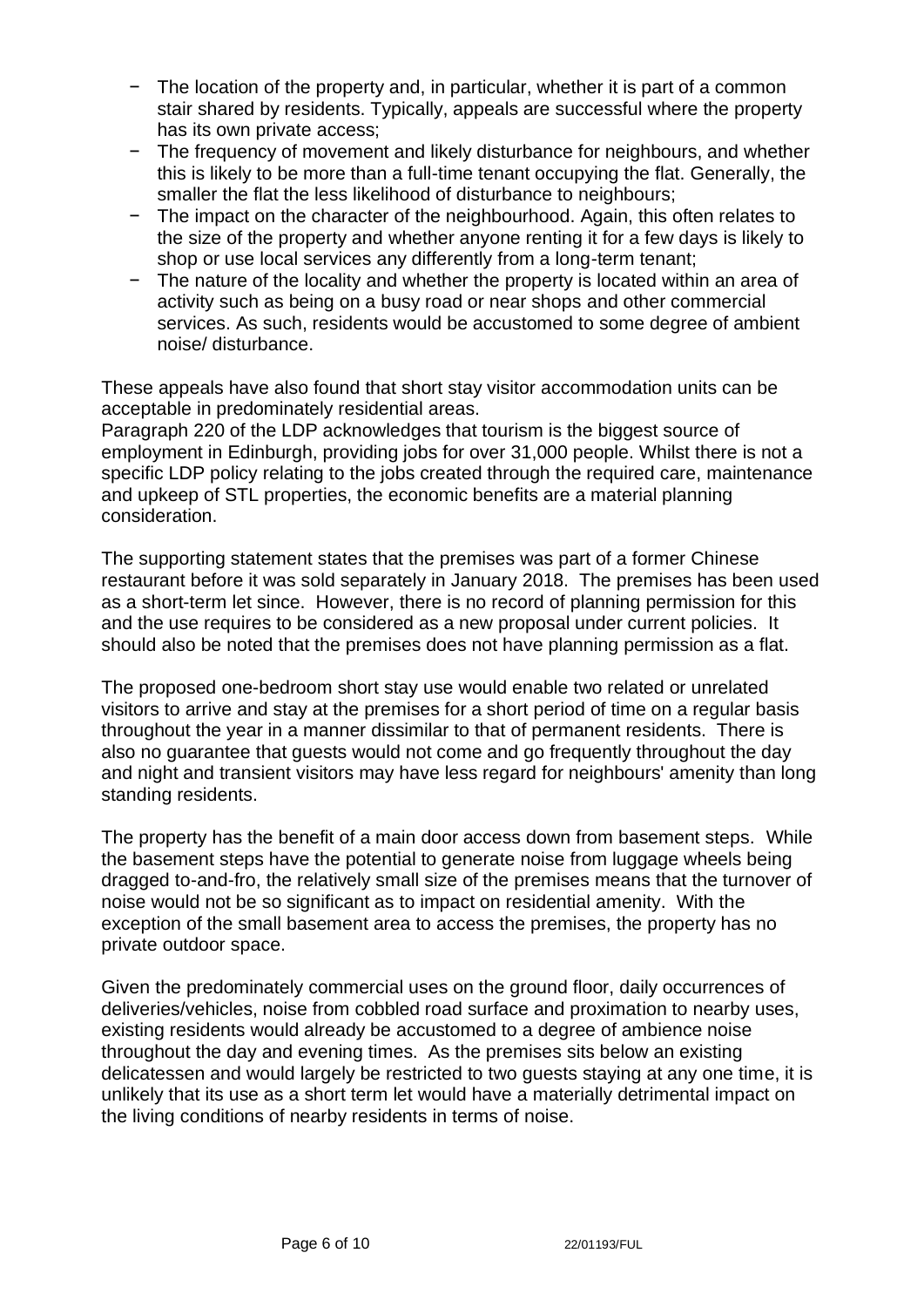Car and cycle parking is not included within the proposals, and this is acceptable. The site is within walking distance to nearby public transport and amenities.

It is expected that a turnover of two related or unrelated visitors on a frequent basis would shop or use local services more abundantly than a long-term tenant and accordingly, would contribute more to the economy.

There are no statutory policies on the loss of housing in the current Development Plan. The proposal complies with LDP policy Hou 7.

#### Listed Building

There are no external or internal alterations proposed. The proposal complies with LDP policy Env 4.

#### Conservation Area

There are no external alterations and the development preserves both the character and appearance of the conservation area. The proposal complies with LDP policy Env 6.

## **Conclusion in relation to the Development Plan**

The principle of a change of use to a short stay let is acceptable as it will not have a materially detrimental effect on the living conditions of nearby residents. The proposal complies with LDP policy Hou 7.

## **d) There are any other material considerations which must be addressed?**

The following material planning considerations have been identified:

#### SPP - Sustainable development

Scottish Planning Policy (SPP) is a significant material consideration due to the LDP being over 5 years old. Paragraph 28 of SPP gives a presumption in favour of development which contributes to sustainable development. Paragraph 29 outlines the thirteen principles which should guide the assessment of sustainable development.

The proposal complies with Paragraph 29 of SPP in terms of net economic benefits.

#### Emerging policy context

The Draft National Planning Framework 4 is being consulted on at present and has not been adopted. As such, little weight can be attached to it as a material consideration in the determination of this application.

While City Plan 2030 represents the settled will of the Council, it has not yet been submitted to Scottish Ministers for examination. As such, little weight can be attached to it as a material consideration in the determination of this application.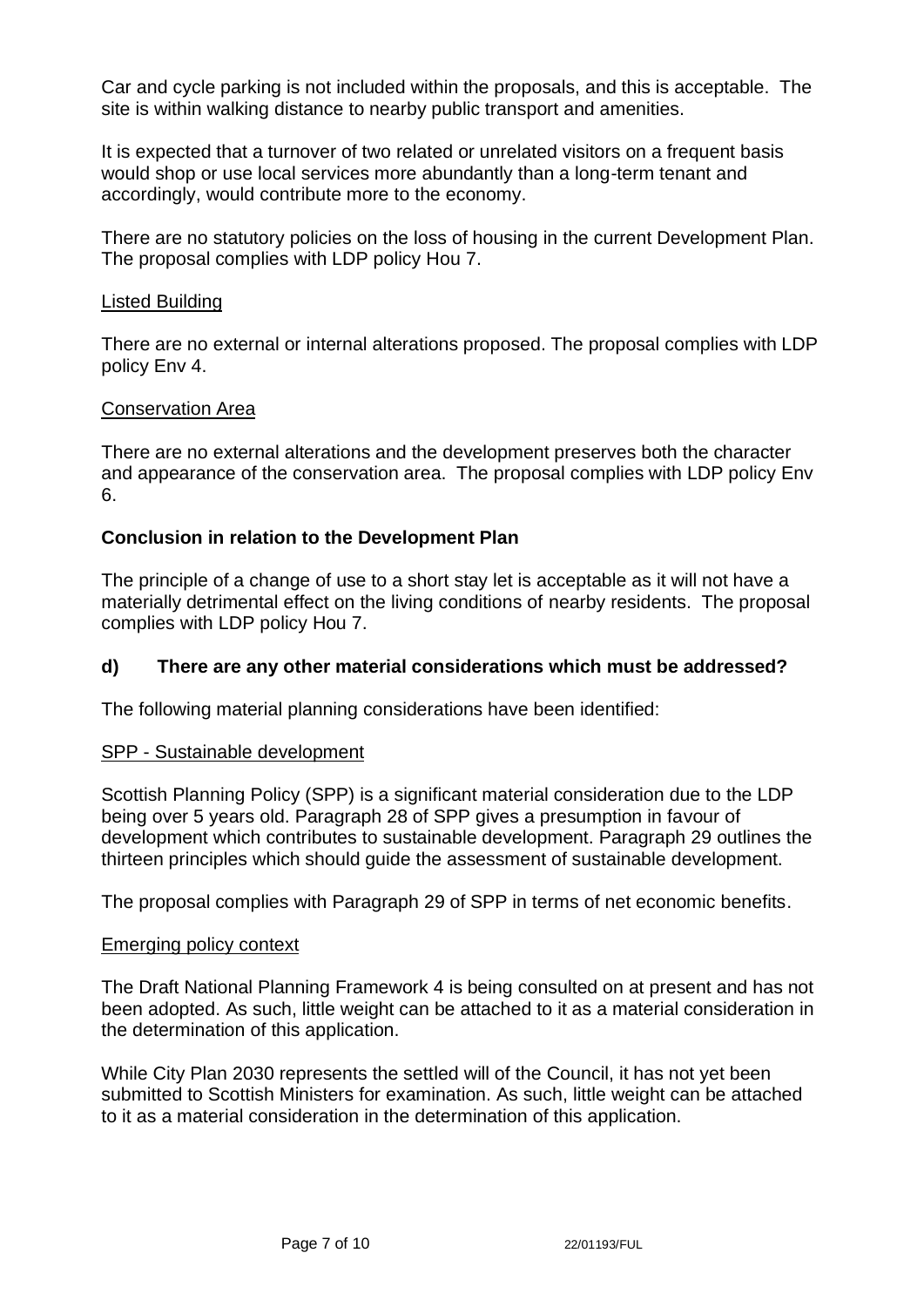## Equalities and human rights

Due regard has been given to section 149 of the Equalities Act 2010. No impacts have been identified.

Consideration has been given to human rights. No impacts have been identified through the assessment and no comments have been received in relation to human rights.

#### Public representations

A summary of the representations is provided below:

#### *material considerations*

Impact on residential amenity in terms of noise

#### *non-material considerations*

- Impact of short term lets on the availability and affordability of long-term rental accommodation - planning does not control fluctuations in the rental market.
- Loss of housing stock and contradicts commitment to reduce poverty There is no loss of housing policy in the current plan and the existing premises is not an established housing stock.
- Security issues (unlocked doors) planning does not control/condition security arrangements. The premises has its own main door access and would not interfere with the security arrangements of other properties.
- Contrary to City Plan 2030 the proposed City Plan 2030 is not adopted and carries limited weight in the assessment of the proposals.

## **Conclusion in relation to identified material considerations**

The other material considerations have been addressed and there are no new material issues to resolve.

## **Overall conclusion**

The proposal is acceptable with regard to Sections 59 and 64 of the Planning (Listed Buildings and Conservation Areas) (Scotland) Act 1997 as it will not harm the listed building or its setting and it will preserve or enhance the character or appearance of the conservation area.

The proposal complies with the policies in the Edinburgh Local Development Plan. The change of use to a short stay let is acceptable in this location as it will not have a materially detrimental effect on the living conditions of nearby residents. There are no material considerations that outweigh this conclusion. It is recommended that Development Management Sub Committee approves this application.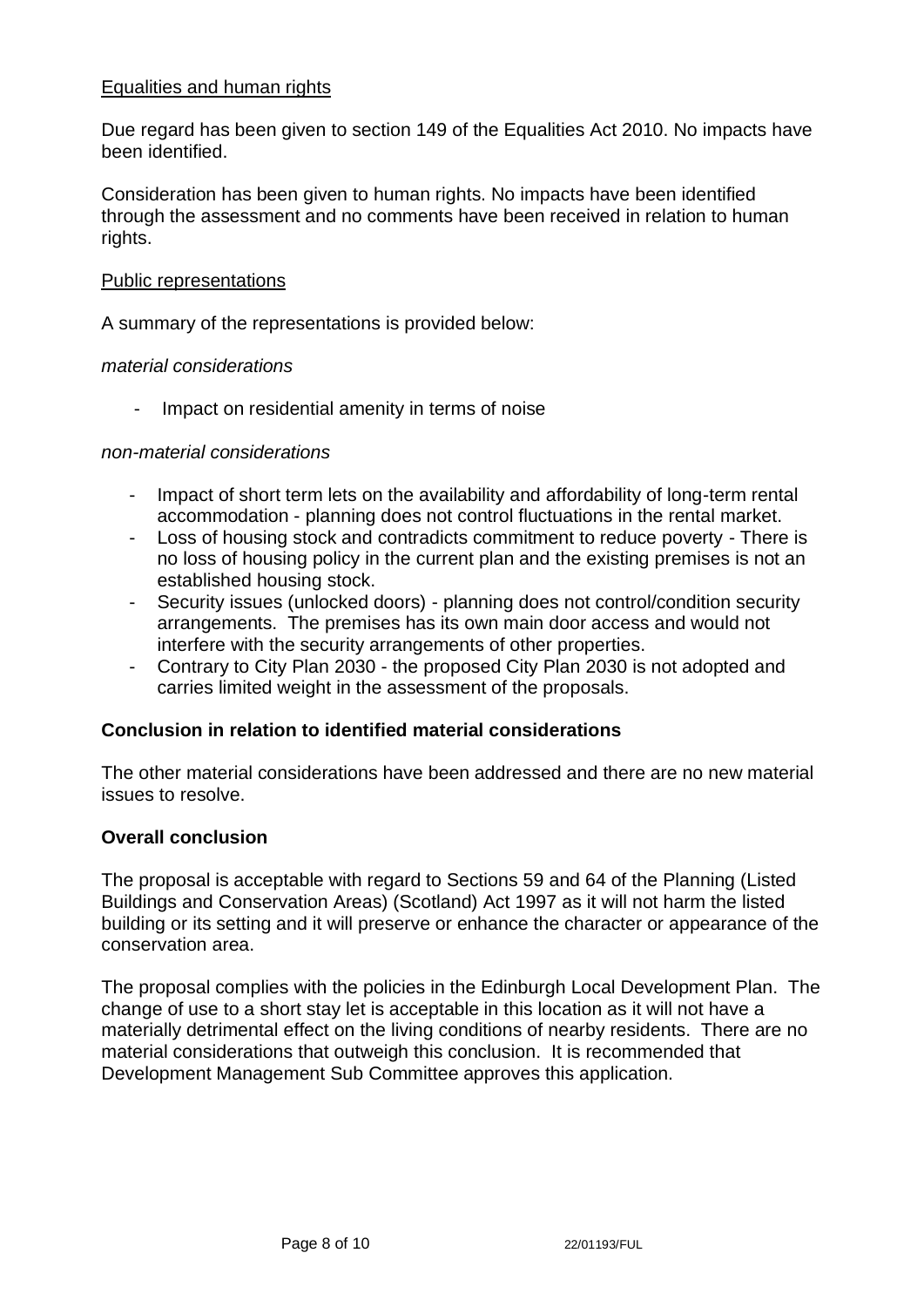# **Section C - Conditions/Reasons/Informatives**

The recommendation is subject to the following;

## **Background Reading/External References**

To view details of the application go to the [Planning Portal](https://citydev-portal.edinburgh.gov.uk/idoxpa-web/applicationDetails.do?activeTab=summary&keyVal=R8KNNMEWLDG00)

**Further Information -** [Local Development Plan](https://www.edinburgh.gov.uk/local-development-plan-guidance-1/edinburgh-local-development-plan/1)

**Date Registered: 25 March 2022**

## **Drawing Numbers/Scheme**

01-02.

Scheme 1

**David Givan Chief Planning Officer PLACE The City of Edinburgh Council**

Contact: Laura Marshall, Planning Officer E-mail: laura.marshall@edinburgh.gov.uk